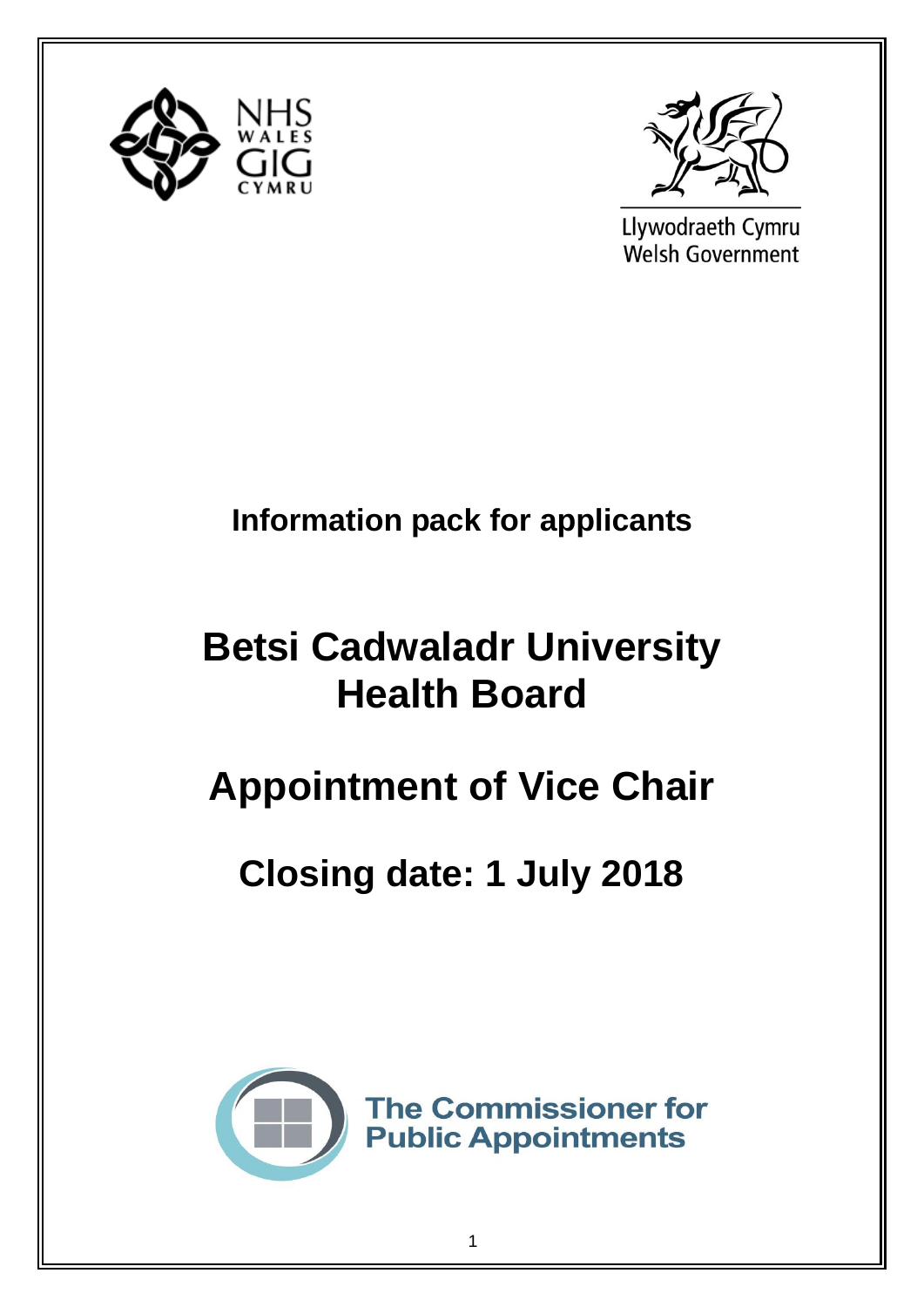| <b>Contents</b>                                                                             | Page |
|---------------------------------------------------------------------------------------------|------|
| <b>Making an Application</b>                                                                | 3    |
| Annex A: The role of the Vice Chair                                                         | 6    |
| Annex B: The role and responsibilities of Betsi Cadwaladr<br><b>University Health Board</b> | 10   |
| Annex C : The selection process                                                             | 12   |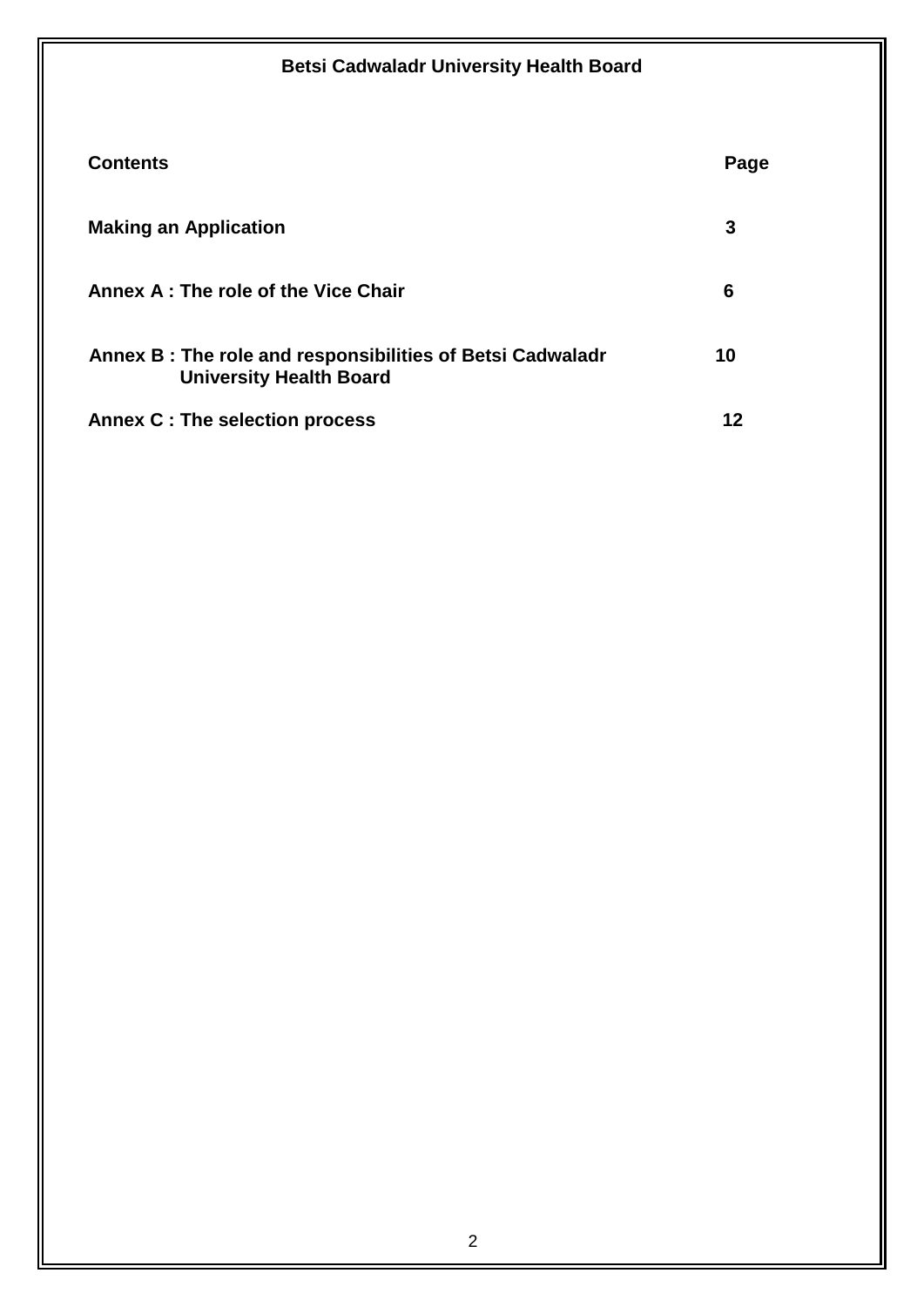#### **Making an application**

Thank you for your interest in the appointment of a Vice Chair to the Betsi Cadwaladr University Health Board. The Vice Chair will be required to play a full and active role in the governance of the Health Board. The Board is a collegiate board with members having voting rights, for further information please see the attached link for the regulations of Local Health Boards<http://www.legislation.gov.uk/wsi/2009/779/made> In addition you will be expected to constructively challenge, to participate actively in the decision-making process of the Board, and to scrutinise the performance of the Executive in meeting agreed goals and objectives. The attached Annexes provide details on the role of the Vice Chair, the person specification, the role and responsibilities of Betsi Cadwaldr University Health Board and the selection process.

To make an application please visit the Welsh Government public appointment website here [https://cymru-wales.tal.net/vx/lang-en-GB/mobile-0/appcentre-3/brand-](https://cymru-wales.tal.net/vx/lang-en-GB/mobile-0/appcentre-3/brand-2/candidate/jobboard/vacancy/7/adv/)[2/candidate/jobboard/vacancy/7/adv/.](https://cymru-wales.tal.net/vx/lang-en-GB/mobile-0/appcentre-3/brand-2/candidate/jobboard/vacancy/7/adv/)

To apply for this role, click on the Betsi Cadwaladr University Health Board vacancy and click on 'Apply' at the bottom left hand corner. The first time you apply for a post, you will need to complete a registration form for the Welsh Government's online application system. You will only need to register once, and you will be able to keep yourself updated on the progress of your application, and any other applications you make, via your registered account.

Once you've registered, you'll be able to access the application form. To apply, you will need to submit the application form and **two** supporting documents. The first supporting document is a **personal statement** providing answers, in terms of evidencing competences, to the questions detailed below. This document should be no more than two sides of A4. Your application may be rejected if you exceed this limit. The second supporting document is a full, up to date **CV**. The two supporting documents should be uploaded to the "Reasons for applying" section of the online application form.

#### **Personal Statement**

You should answer the questions below in your personal statement. When answering the questions you should also consider the job specific criteria and the particular skills being sought from the post holder. Please also note that your evidence will be assessed against whether you have the necessarily level of experience to effectively operate at Board level.

It will also benefit the selection panel if you can be clear which particular evidence you provide relates to which question. Providing separate paragraphs in relation to each question is common practice.

#### **Questions to answer as part of your application in your personal statement in no more then 2 sides of A4.**

1. Please give details of your experience of leading and developing an organisation at senior board level or equivalent and your ability to look ahead and provide strategic leadership.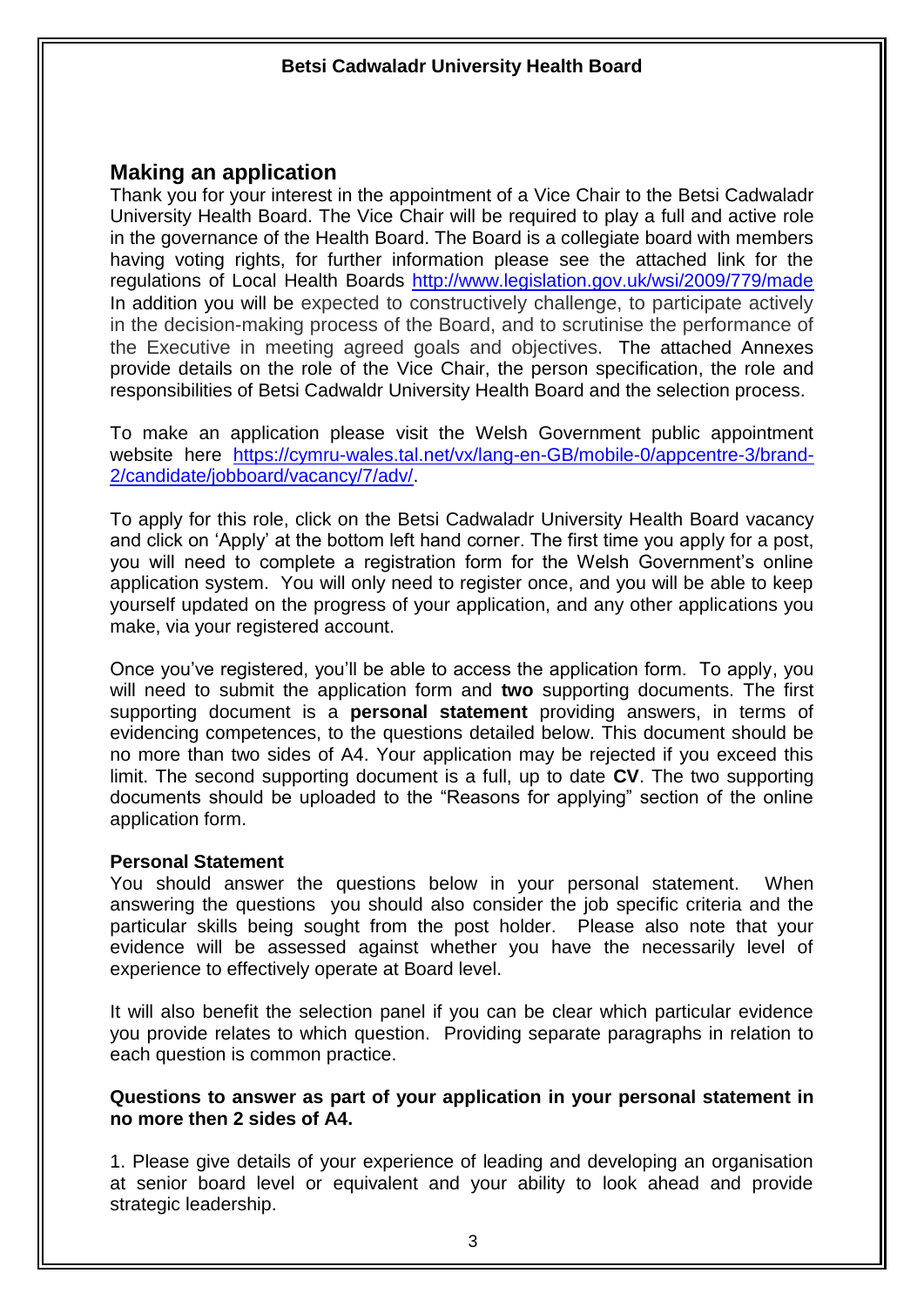2.Through a specific example, please demonstrate your experience of developing effective relationships with stakeholders and how this could apply to working with NHS Trusts, Local Government, the Third Sector and Social Partners, patients, local communities and primary care contractors.

3.We are looking for people with an understanding of the relationship between resource allocation and management and delivery of service priorities within a framework of robust corporate governance. In this context please describe, the ways in which you have contributed to the planning, development and delivery of a service for which you have had responsibility?

4.Please demonstrate your knowledge and understanding of health issues in the context of Betsi Cadwaladr University Health Board at a community, local authority and national levels.

5.Please provide evidence of your interpersonal skills to demonstrate personal impact and credibility to be an effective advocate and ambassador with strong influencing and negotiating skills.

#### **CV**

Please ensure your CV includes brief details of your current or most recent post and the dates you occupied this role. Please identify any past or present Ministerial appointments.

#### **Indicative timetable**

| Closing date:<br>Shortlisting complete:<br>Interviews held:<br>Start date: | 01 July 2018<br>w/c 9 July 2018<br>w/c 23 July 2018<br>As soon as possible                                                                                                                               |
|----------------------------------------------------------------------------|----------------------------------------------------------------------------------------------------------------------------------------------------------------------------------------------------------|
| Key facts about the post                                                   |                                                                                                                                                                                                          |
| Location:                                                                  | Board meetings are held monthly, normally at<br>various locations across the UHB. The UHB also<br>has various committees, the meetings which meet<br>either monthly, bi-monthly or quarterly.            |
| Remuneration:                                                              | £56,316 per annum                                                                                                                                                                                        |
| <b>Time Commitment:</b>                                                    | The post of Vice Chair is based on a notional<br>commitment of a minimum of 13 days per month<br>but this will be subject to organisational demands<br>and is often higher than the minimum requirement. |
|                                                                            |                                                                                                                                                                                                          |

#### **Diversity Statement**

The Welsh Government believes that public bodies should have board members who reflect Welsh society - people from all walks of life - to help them understand people's needs and make better decisions. This is why the Welsh Government is encouraging a wide and diverse range of individuals to apply for appointments to public bodies.

Applications are particularly welcome from all under-represented groups including women, people under 30 years of age, black, Asian and minority ethnic people, disabled people, lesbian, gay, bisexual and transgender people.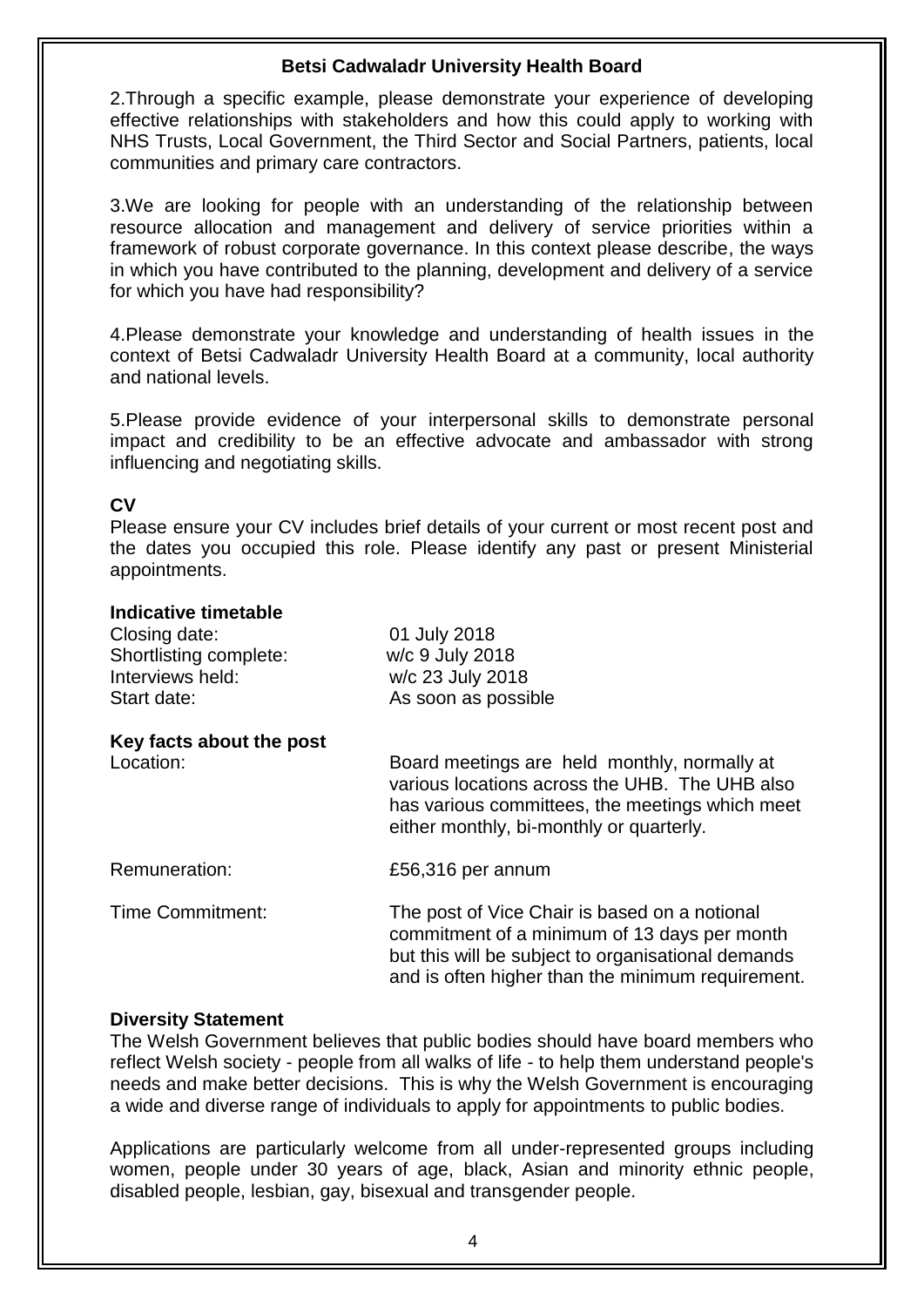#### **Guaranteed Interview Scheme**

The Welsh Government operates a Guaranteed Interview Scheme (GIS) for disabled people. The Equality Act 2010 defines a person as disabled if they have a physical or mental impairment and the impairment has a substantial and long term adverse effect on their ability to carry out normal day to day activities. Under the GIS a disabled candidate will be selected for interview if they meet the minimum essential criteria for the post.

#### **Contacts:**

For further information regarding the selection process, or if you need assistance applying for this role then please contact the Public Appointments Unit on [PublicAppointments@gov.wales](mailto:PublicAppointments@gov.wales)

For further information regarding the role of the Vice Chair, please contact Dr Peter Higson, Chair of Betsi Cadwaladr University Health Board. Tel: 01248 384290. Email: [Peter.Higson@wales.nhs.uk](mailto:Peter.Higson@wales.nhs.uk)

For further information about Betsi Cadwaladr University Health Board, you may wish to visit the Health Board's internet web site: <http://www.wales.nhs.uk/sitesplus/861/home>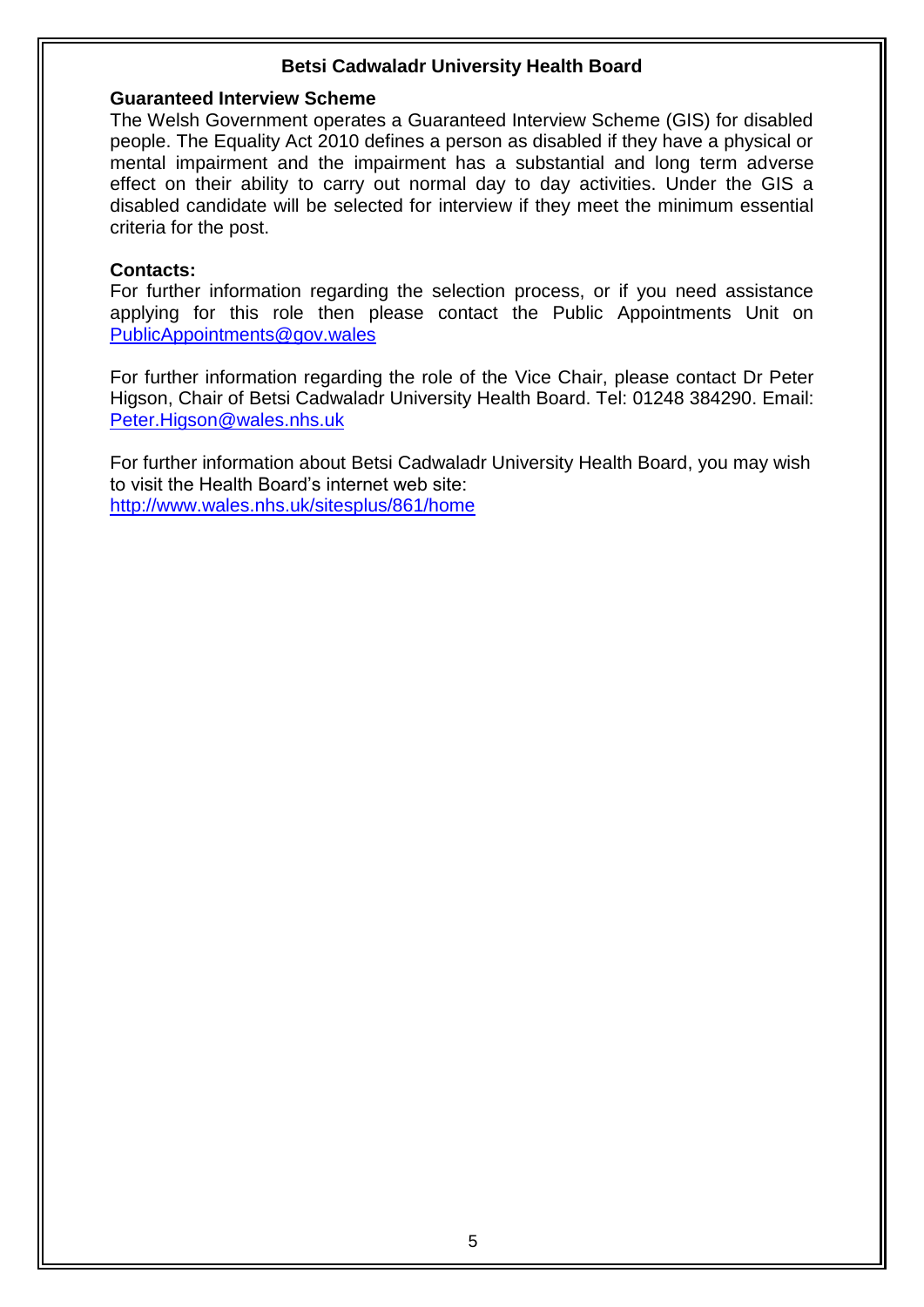### **Annex A**

### **The Role of the Vice Chair**

#### **Role Description**

This is a great opportunity to use your skills and experience to make a difference to the lives of people and communities served by Betsi Cadwaladr University Health Board. The Vice-Chair will be a member of the Board and will deputise for the Chair in the latter's absence.

The Vice-Chair will:

- Be required to play a full and active role in the governance of the Health Board, both clinical and corporate, and are expected to bring to the Board an independent judgement on issues of performance, key appointments, looking ahead and accountability;
- Contribute to the work of the Board based upon their independence, their past experience and knowledge, and their ability to stand back from the day to day operational management;
- Contribute and accept corporate decisions to ensure a joined up, robust and transparent decision making process by the Board;
- Be expected, in time, to fully understand the business through active involvement to enable the effective performance of the Health Board;
- Work closely with other public, private and voluntary organisations and will make sure that the views of patients, carers and families are fully involved in helping to shape, develop and improve services.

In addition to his / her corporate role across the breadth of the Health Board's responsibilities, the Vice-Chair will have a specific brief to oversee the UHB's primary, community and mental health and learning disability services ensuring a balanced care model to meet the needs of the UHB's population. The Vice-Chair will:

- **Provide strong, effective and visible leadership,** across primary, community, mental health and learning disability services; internally through the board and its committees, and externally through his/her connections with a wide range of stakeholders and partners within the wider community levels and nationally;
- **Chair** the Mental Health Act Committee of the Board which oversees compliance with mental health legislation and associated codes of practice;
- **Be responsible for** scrutinizing the governance arrangements for primary, community, mental health and learning disability services. Working within the Health Board's governance framework, to provide Board assurance as to the effective delivery of whole-system working based on integrated care pathways;
- **Work effectively** with community partners**,** particularly in their sphere of responsibility and more widely supporting the Chair to ensure that the organisational culture and working practices are based upon a spirit of open, meaningful and sustainable partnerships. The Vice-Chair will have excellent communication skills and will, through effective scrutiny, assure the Board that the organisational structures give equal weight to primary, community and mental health services as to other services and provide opportunities for contractor services to fully engage in the design of services;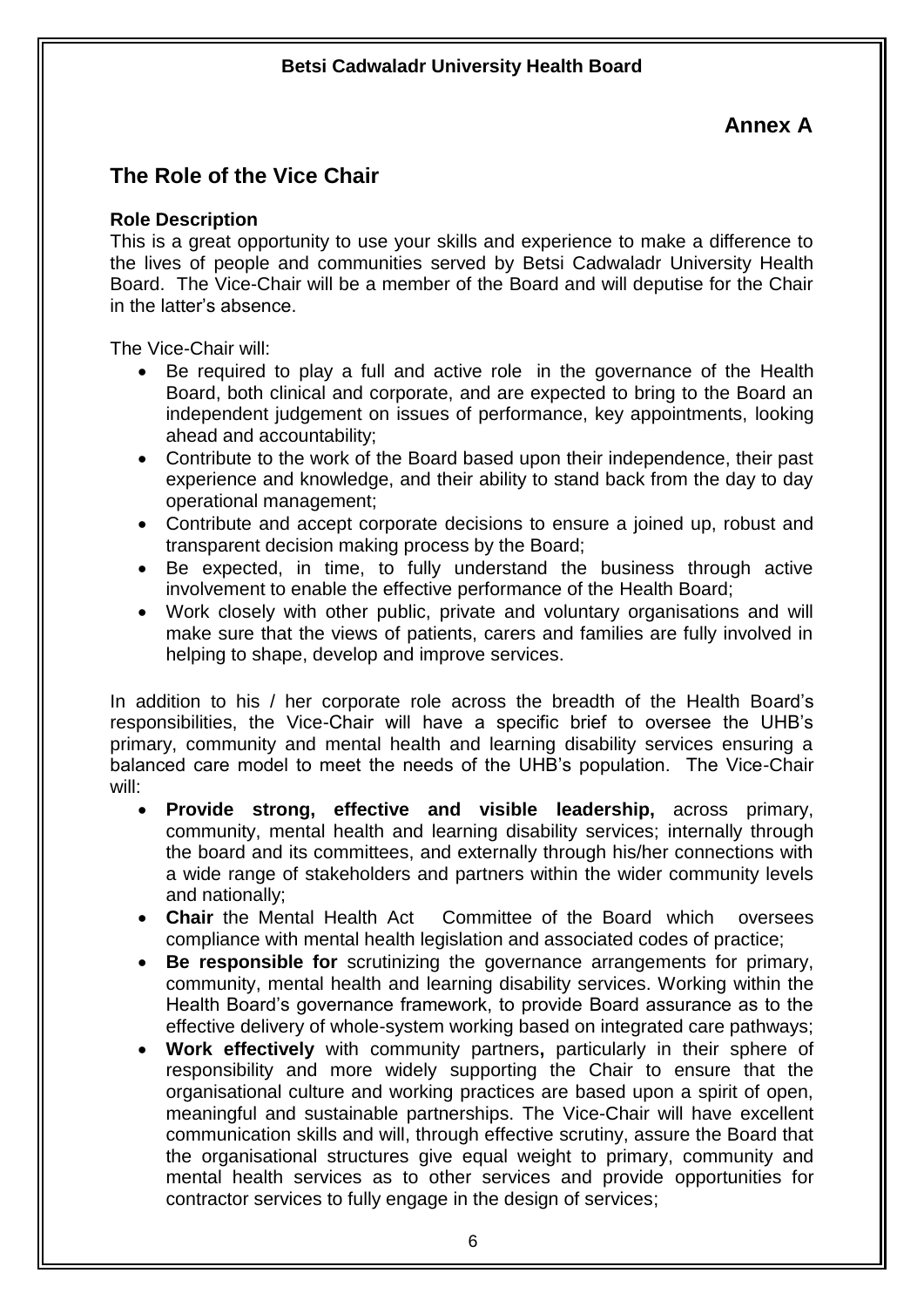- **Support the Health Board's performance management processes**, to ensure integrated performance management and improvement;
- **Help build and sustain a direct relationship** with primary care contractor professionals, ensuring their full engagement in the work of the Health Board;
- **Undertake an external ambassador role**, delivering in the public spotlight and instilling public confidence.

#### **Person specification**

Vice-Chairs will demonstrate the following qualities:

#### **Knowledge & Experience**

- Experience of leading and developing a successful private, public or third sector organisation, with the ability to look ahead and provide strategic leadership;
- The ability to contribute effectively at Board level;
- Experience of understanding the relationship between resource allocation and management and delivery of service priorities within a framework of robust governance;
- Ability to analyse complex information and contribute to sound decision making;
- Ability to work with the executives to ensure the Board leads the organisation effectively. Where necessarily you will demonstrate skills that will enable you to hold the executives to account for performance whilst maintaining a constructive relationship;
- Ability to contribute to the governance of the Health Board, ensuring it is open and honest in its work by contributing fully in the decision making process;
- Experience of working within communities and multi-disciplinary teams and with key local government stakeholders.

#### **Personal Attributes & Skills**

You will need to be able to demonstrate the following:-

- Ability to lead and inspire staff, to look ahead and identify key issues for the organisation;
- Strong interpersonal skills with personal impact and credibility to be an effective advocate and ambassador with strong influencing and negotiating skills;
- Drive and determination, with the ability to instil vision and develop defined strategies to pursue long and short-term goals;
- Excellent communication skills, with the ability to be clear and succinct, and to be able to engage with people at all levels;
- Ability to facilitate understanding of complex issues while demonstrating respect for the views of others;
- Sound judgement, sensitivity and political awareness;
- Capacity to be independent and resilient; and
- Ability to discharge the Vice-Chair role in the context of the broader statutory and corporate responsibilities of the Board and the roles of the Chair and Chief Executive.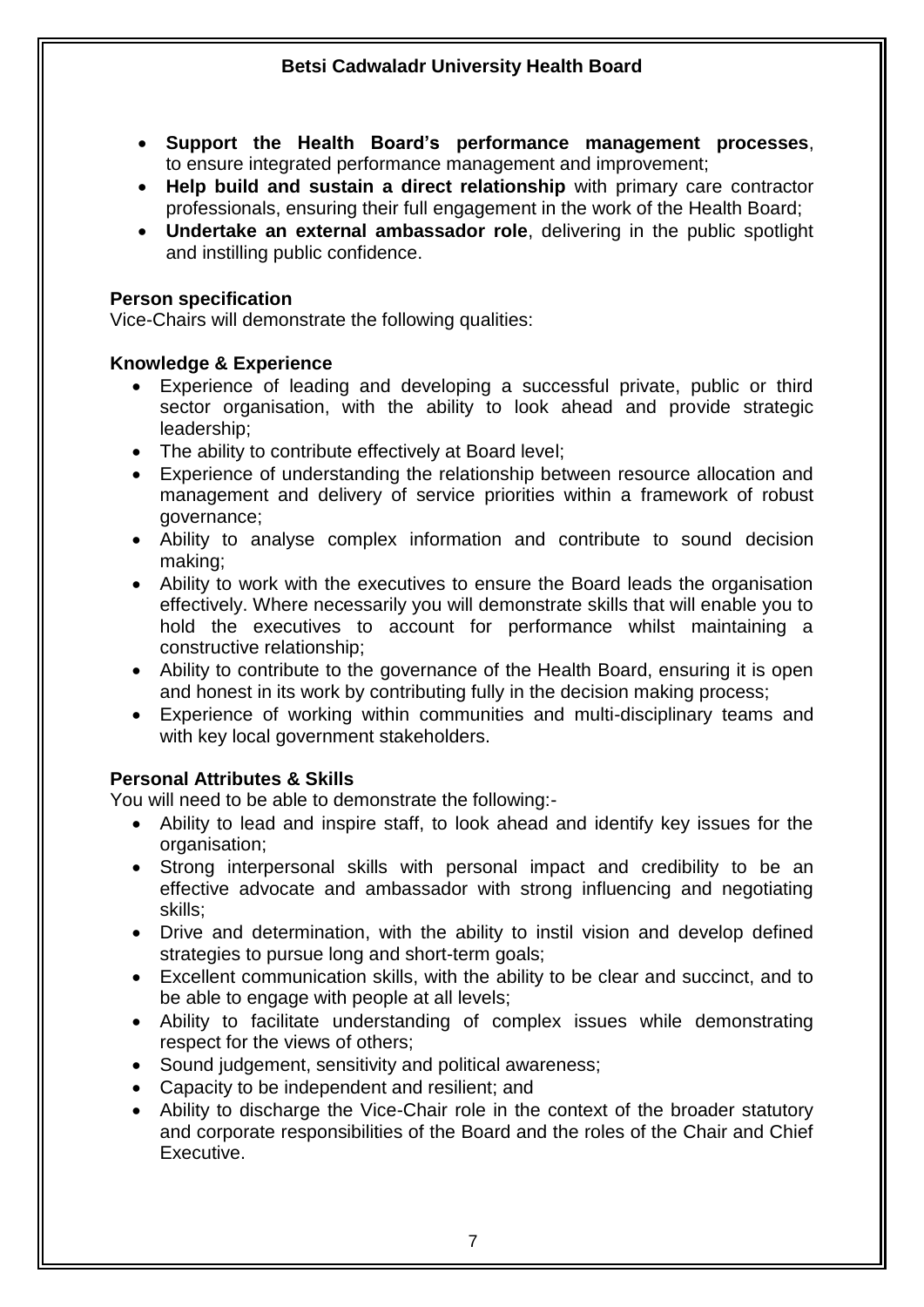Candidates must also demonstrate:-

- A clear understanding and commitment to equality and diversity.
- A clear understanding and commitment to Nolan's 'Seven Principles of Public Life'.

#### **Welsh Language**

The Welsh Language skill level for this appointment is desirable.

#### **Time commitment**

The post of Vice Chair to Betsi Cadwaladr University Health Board is based on a notional commitment of a minimum 13 days per month but this will be subject to organisational demands and is often higher than the minimum requirement.

#### **Remuneration**

The post of Vice Chair will be paid at £56,316 per annum paid monthly or quarterly in arrears as agreed with the Health Board.

#### **Expenses**

You will be entitled to be reimbursed, if appropriate, against receipts for travel and subsistence expenses incurred while on Health Board business. Expenses must be claimed within three months of them being incurred unless there are exceptional circumstances.

Childcare and other dependent expenses may also be paid, on production of receipts, for additional costs incurred while undertaking Health Board work.

#### **Tenure of office**

The Cabinet Secretary for Health, Well-being and Sport .determines the length of the appointment, which will initially be up to four (4) years. However, this is subject to the Vice Chair remaining eligible for the role for the duration of the term. Board members may stand for a maximum of eight (8) years.

#### **Accountability**

Vice-chairs are appointed by the Cabinet Secretary for Health, Well-being and Sport and are accountable to the Cabinet Secretary for Health, Well-being and Sport via the Chair for carrying out their duties and for their performance.

#### **Assistance for Disabled Members**

Where appropriate all reasonable adjustments will be made to enable members to effectively carry out their duties.

#### **Eligibility**

A person shall be disqualified from appointment if he/she:

- a. has within the preceding 5 years been convicted in the UK, Channel Islands or the Isle of Man of any offence and has had passed on him/her a sentence of imprisonment (whether suspended or not) for a period of not less than 3 months;
- b. has been adjudged bankrupt or has made a composition or arrangement with his creditors;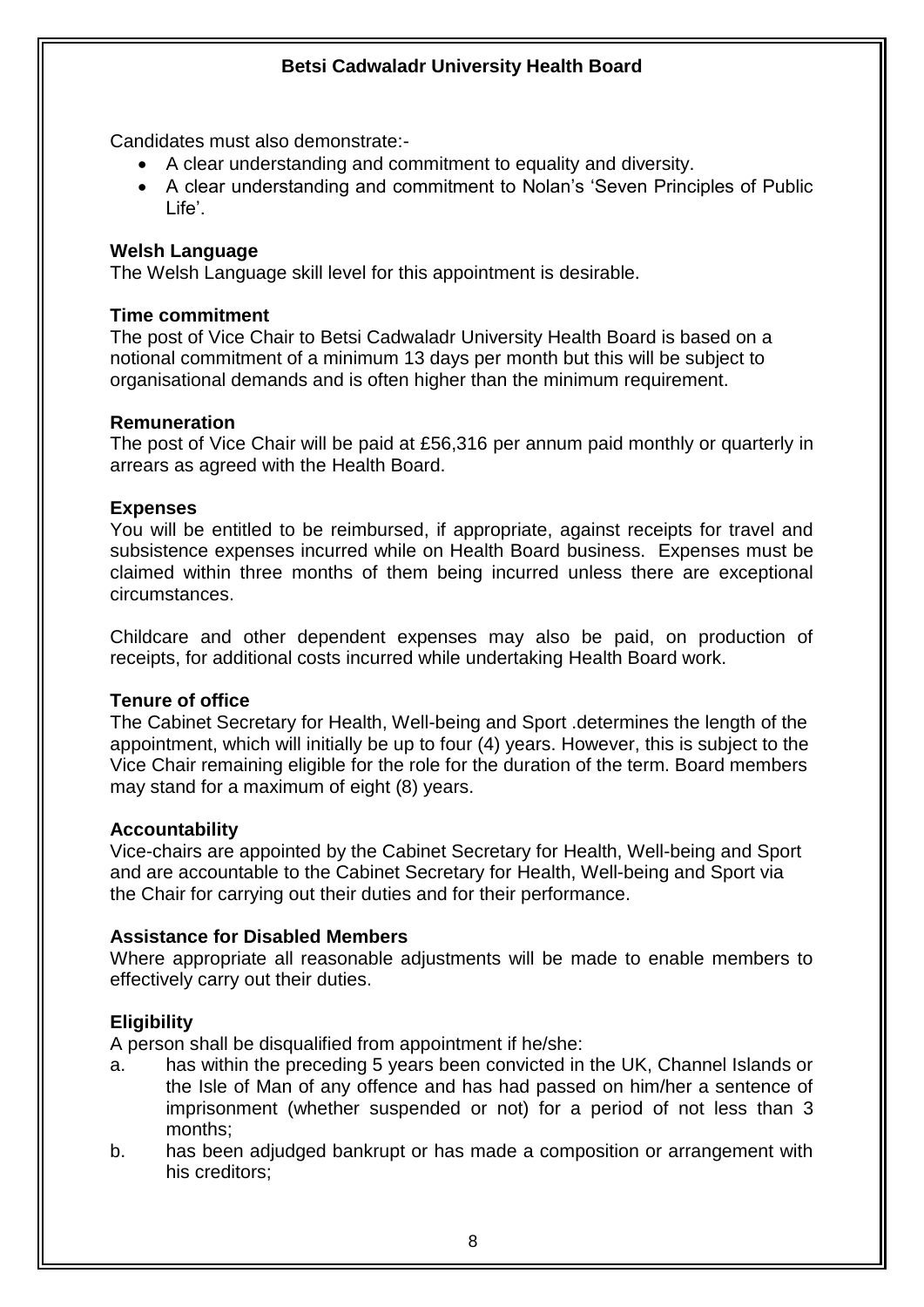- c. has been dismissed, otherwise than by reason of redundancy, or non-renewal of a fixed term contract, from any paid employment with a health service body;
- d. is a person whose tenure of office as the chairman, member or director of a health service body has been terminated because his/her appointment is not in the interests of the health service, for non-attendance at meetings or for non-disclosure of pecuniary interest;
- e. is a health service employee;

Subject to the exception noted in (e), it is the policy of the Welsh Government that all recent employees of LHBs and NHS Trusts should serve a non-involvement break before being considered for an NHS Public Appointment.

Any other information that may materially affect your application for appointment should be declared in the application form under the Conflict of Interests section.

Applicants should be persons who conduct themselves at all times in a manner which will maintain public confidence.

In particular, applicants are required to declare whether they are aware of anything in their private or professional life that would be an embarrassment to themselves or to the Welsh Government if it became known in the event of appointment.

Candidates should also note that membership of a LHB is a disqualifying office for membership of the National Assembly for Wales under the National Assembly for Wales (Disqualification) Order 2015.

#### **Conflicts of Interest**

You should particularly note the requirement for you to declare any private interests which may, or may be perceived to, conflict with the role and responsibilities as the Vice Chair of Betsi Cadwaladr University Health Board including any business interests and positions of authority outside of the role in Betsi Cadwaladr University Health Board.

If appointed, Vice Chairs must declare these interests and seek confirmation from the Chair of Betsi Cadwaladr University Health Board that no conflict has arisen and if it is appropriate for them to remain a board member.

#### **Standards in public life**

Vice Chairs will be expected to adhere to the standards of good governance set for the NHS in Wales, which are based on the Welsh Government's Citizen Centred Governance Principles and incorporate Nolan's "Seven Principles of Public Life.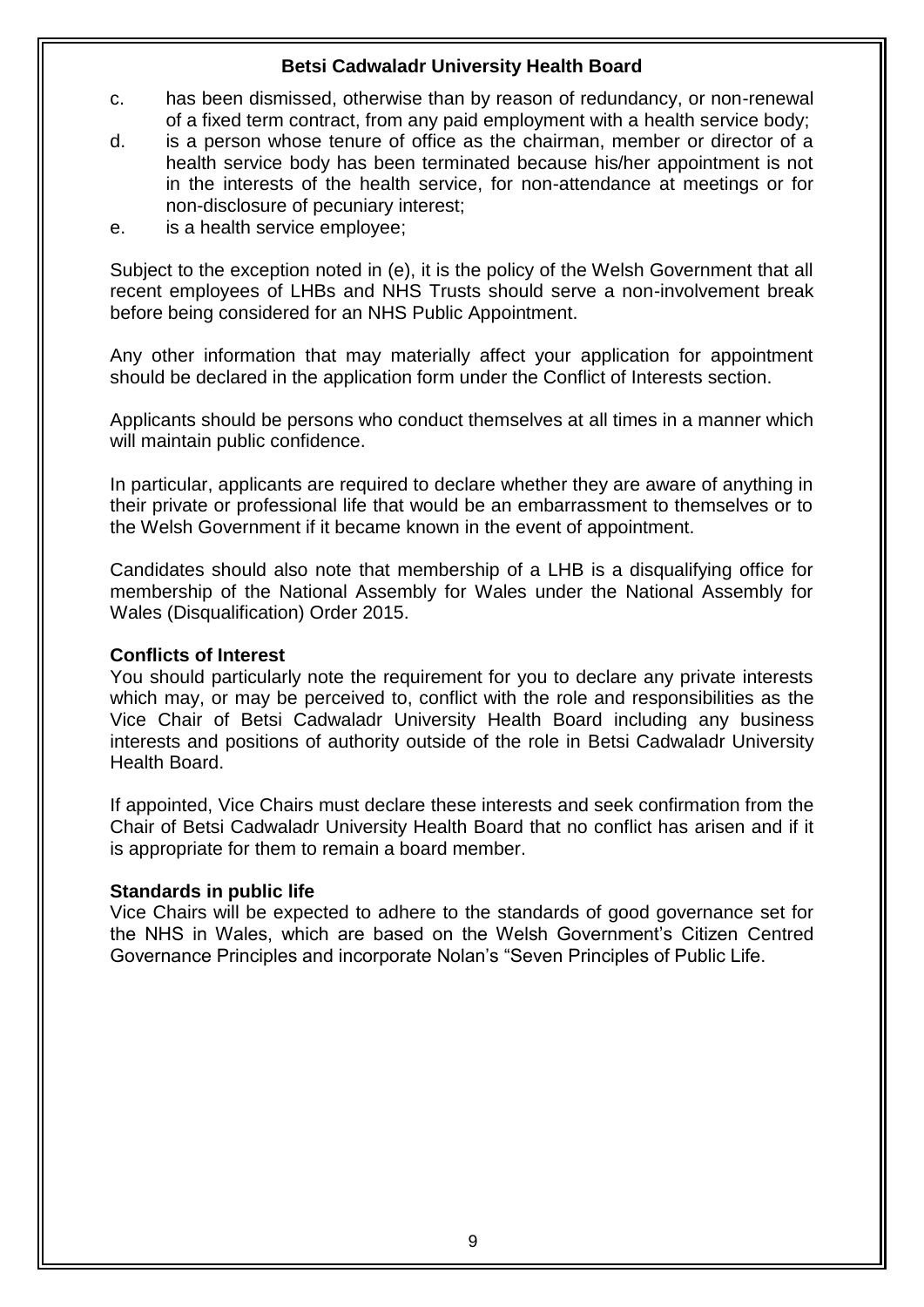#### **ANNex B**

#### **The role and responsibilities of Betsi Cadwaladr University Health Board**

#### **Background**

Betsi Cadwaladr University Health Board is the largest health organisation in Wales, providing a full range of primary, community, mental health and acute hospital services for a population of around 678,000 people across the six counties of North Wales (Anglesey, Gwynedd, Conwy, Denbighshire, Flintshire, and Wrexham).

The Health Board has a budget of £1.3 billion and a workforce of approximately 16,500.

The Health Board has three main hospitals (Ysbyty Gwynedd in Bangor, Ysbyty Glan Clwyd in Bodelwyddan and Wrexham Maelor Hospital) along with a network of community hospitals, health centres, clinics, mental health units and community team bases. The Health Board also coordinates the work of 109 GP practices and NHS services provided by dentists, opticians and pharmacists in North Wales.

#### **Their Purpose**

To improve health and deliver excellent care.

#### **Their Vision**

- To improve the health of the population, with a particular focus upon the most vulnerable in our society.
- To develop an integrated health service which provides excellent care delivered in partnership with the public and other statutory and third sector organisations.
- To develop its workforce so that it has the right skills and operates in a research – rich learning culture.

#### **Their Strategic Goals**

- To improve health and well-being for all and to reduce health inequalities.
- To work in partnership to design and deliver more care closer to home.
- To improve the safety and outcomes of care to match NHS best.
- To respect individuals and to maintain dignity in care.
- To listen and to learn from the experience of individuals.
- To support, train and develop its staff to excel.
- To use resources wisely, transforming services through innovation and research.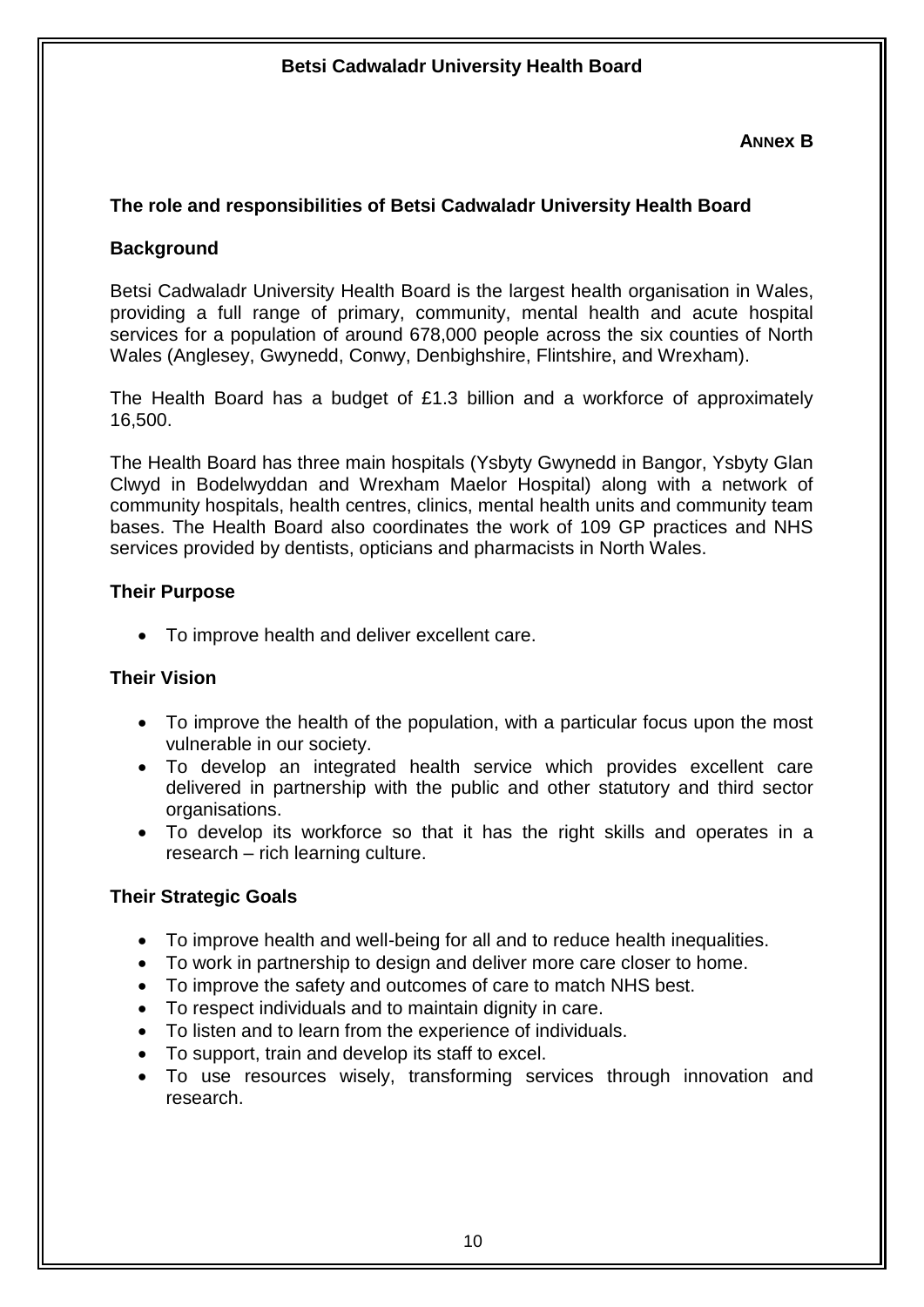#### **The role of the Board**

The three key roles through which the board of the Betsi Cadwaladr University Health Board demonstrates leadership within its organisation are:-

- Formulating strategy.
- Ensuring accountability by holding the organisation to account for the delivery of the strategy and through seeking assurance that systems of control are robust and reliable
- Shaping a positive culture for the Board and the organisation.

#### **The role of the Board member focuses on four key areas:-**

- **Strategy –** to contribute to strategic development and decision-making
- **Performance –** to ensure that effective management arrangement and an effective team are in place at the top level of the organisation. To help clarify which decisions are reserved for the Board and then ensure that the rest are clearly delegated and to hold management to account for its performance in meeting agreed goals and objectives through purposeful challenge and scrutiny, and to monitor the reporting of performance
- **Risk** to ensure that financial information is accurate and that financial controls and systems of risk management and assurance are robust and defensible
- **Behaviour** to live up to the highest ethical standards of integrity and probity and comply fully with the Code of Conduct. Board members should demonstrate through their behaviour that they are focusing on their responsibilities to citizens, the organisations and its stakeholders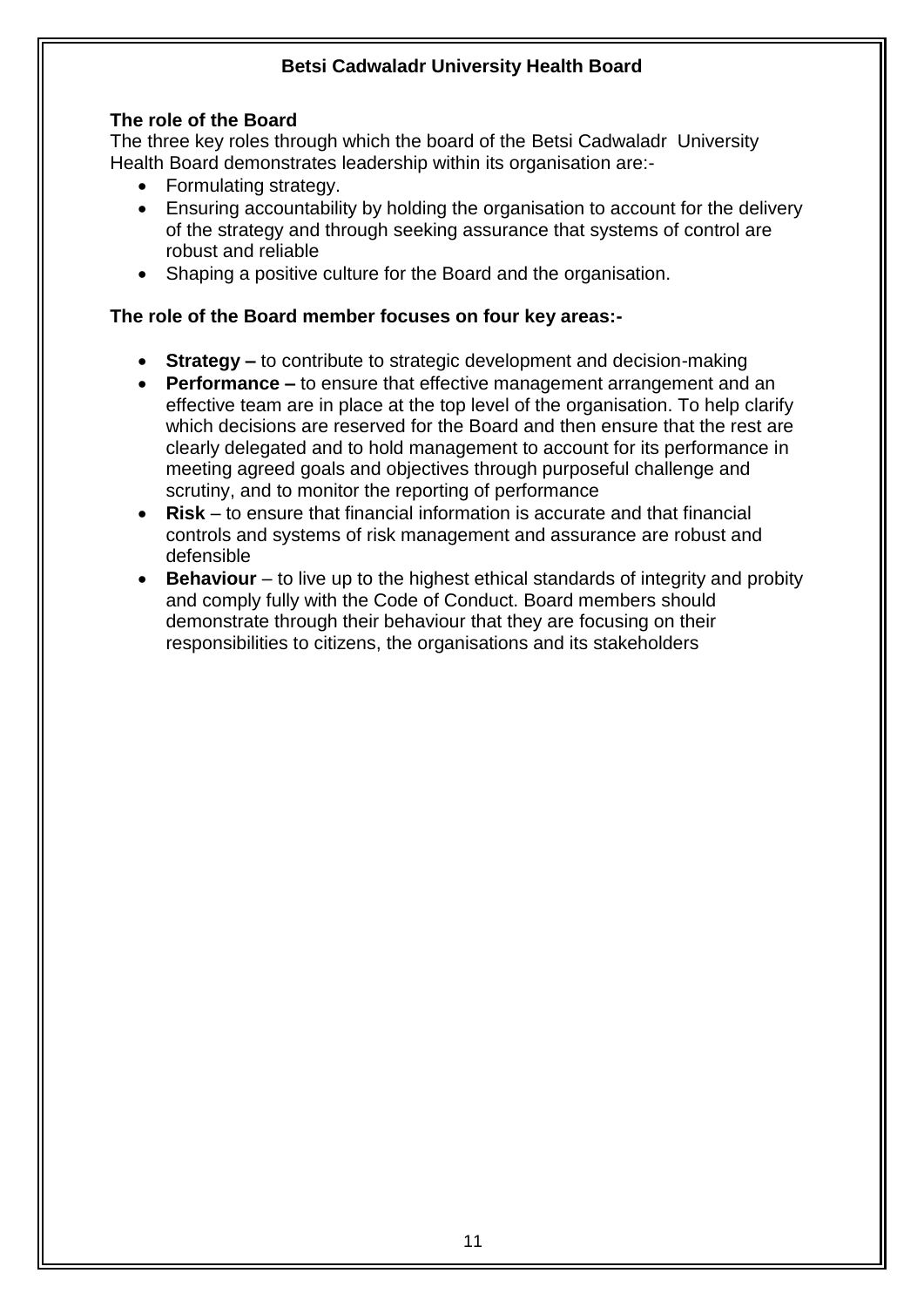#### **Annex C**

#### **The selection process**

The interview panel will assess your application form, CV and the questions you answered as part of your personal statement to determine whether you meet the criteria for the role, and whether or not you will be invited to interview. The panel will rely only on the information you provide in your CV and the questions you answered as part of your personal statement to assess whether you have the skills and experience required. Please ensure that you provide evidence to support how you meet all of the essential criteria.

The selection panel will consist of Dr Peter Higson OBE, Chair of Betsi Cadwaladr University Health Board, Mark Polin, Chair Designate, Betsi Cadwaladr Univesity Health Board, Sioned Rees, Welsh Government, and David Jenkins OBE, former Chair of the Aneurin Bevan University Health Board as the Independent Panel Member.

Your application may be "long-listed", subject to the volume of applications received, before it is passed to the shortlisting panel for consideration. You should be aware that, in this situation, your application might not be considered in full by the entire panel.

We anticipate that during the **week commencing 9 July 2018** the panel will have decided who will be invited to the interviews which will take place during **the week commencing 23 July 2018.** 

The panel will select for interview only the strongest applicants who it feels have demonstrated that they best meet the criteria set out in the person specification. However, if you have applied under the guaranteed interview scheme and you meet the minimum essential criteria for the post, then you will also be invited for interview.

If you are invited to interview and if the interview date is not already provided in this information pack, we will aim to provide you with as much notice as we can of the interview date. If you are unable to make the arranged interview date, we will endeavour to re-arrange it but it might not be possible due to time constraints within the appointment timetable or selection panel availability.

You will receive email communication from the Appoint system to let you know whether or not you have been invited to be interviewed.

If invited to interview, the panel will question you about your skills and experience, asking specific questions to assess whether you meet the criteria set out for the post.

The appointment process as well as an interview may include further assessment of suitability for the role. Further information will be provided in advance to those called for interview.

Candidates who the panel believe are 'appointable', will be recommended to the Cabinet Secretary for Health, Well-being and Sport who will make the final decision. The Cabinet Secretary for Health Well-being and Sport may choose to meet one or